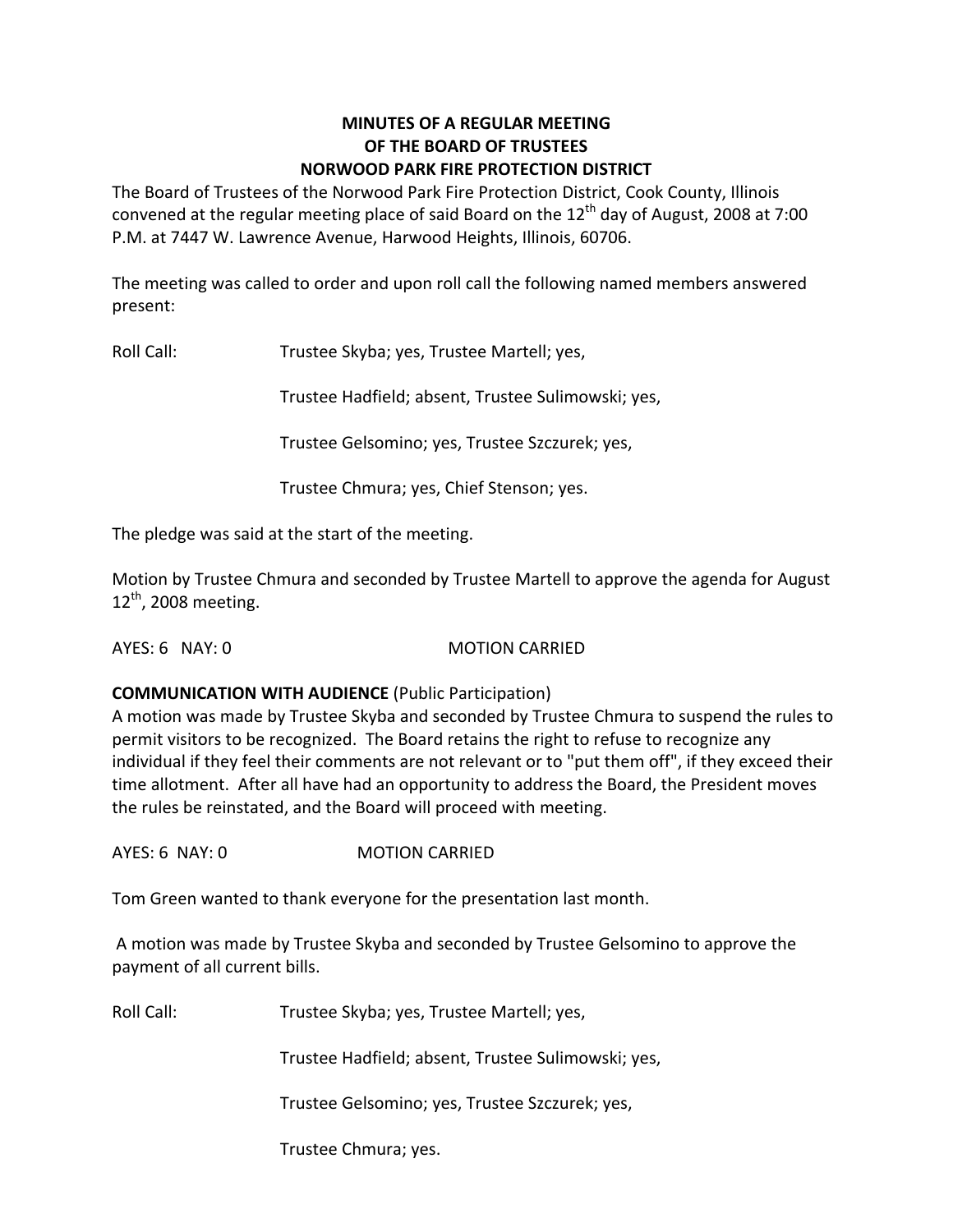### AYES: 6 NAY: 0 **MOTION CARRIED**

A motion was made by Trustee Chmura and seconded by Trustee Szczurek to approve the minutes of the Regular meeting held on July  $8^{th}$ , 2008.

Roll Call: Trustee Skyba; yes, Trustee Martell; yes,

Trustee Hadfield; absent, Trustee Sulimowski; yes,

Trustee Gelsomino; yes, Trustee Szczurek; yes,

Trustee Chmura; yes.

AYES: 6 NAY: 0 MOTION CARRIED

### **TREASURER'S REPORT**

Schedule of Assets (Arising from Cash Transactions) July 31, 2008

### Assets

| Checking and money market accounts (interest rate):      |                    |
|----------------------------------------------------------|--------------------|
| Plaza Bank checking (0.245%)                             | \$<br>1,093        |
| Plaza Bank money market (1.485%)                         | 38,958             |
| Plaza Bank checking- Public Education                    | 573                |
| Total checking and money market accounts                 | 40,624             |
| Certificates of deposit (interest rate and maturity):    |                    |
| Parkway Bank and Trust (4.15% 09/10/08)                  | 472,628            |
| Plaza Bank (4.75% 01/17/09)                              | 113,321            |
| Plaza Bank (3.50% 03/18/09)                              | 1,011,537          |
| Plaza Bank (3.50% 06/23/09)                              | 1,442,149          |
| Belmont Bank (4.10% 05/21/11)                            | 444,688            |
| Parkway Bank and Trust (5.05% 08/07/08)                  | 316,449            |
| Total certificates of deposit                            | 3,800,772          |
| Total checking, money market and certificates of deposit | <u>\$3,841,396</u> |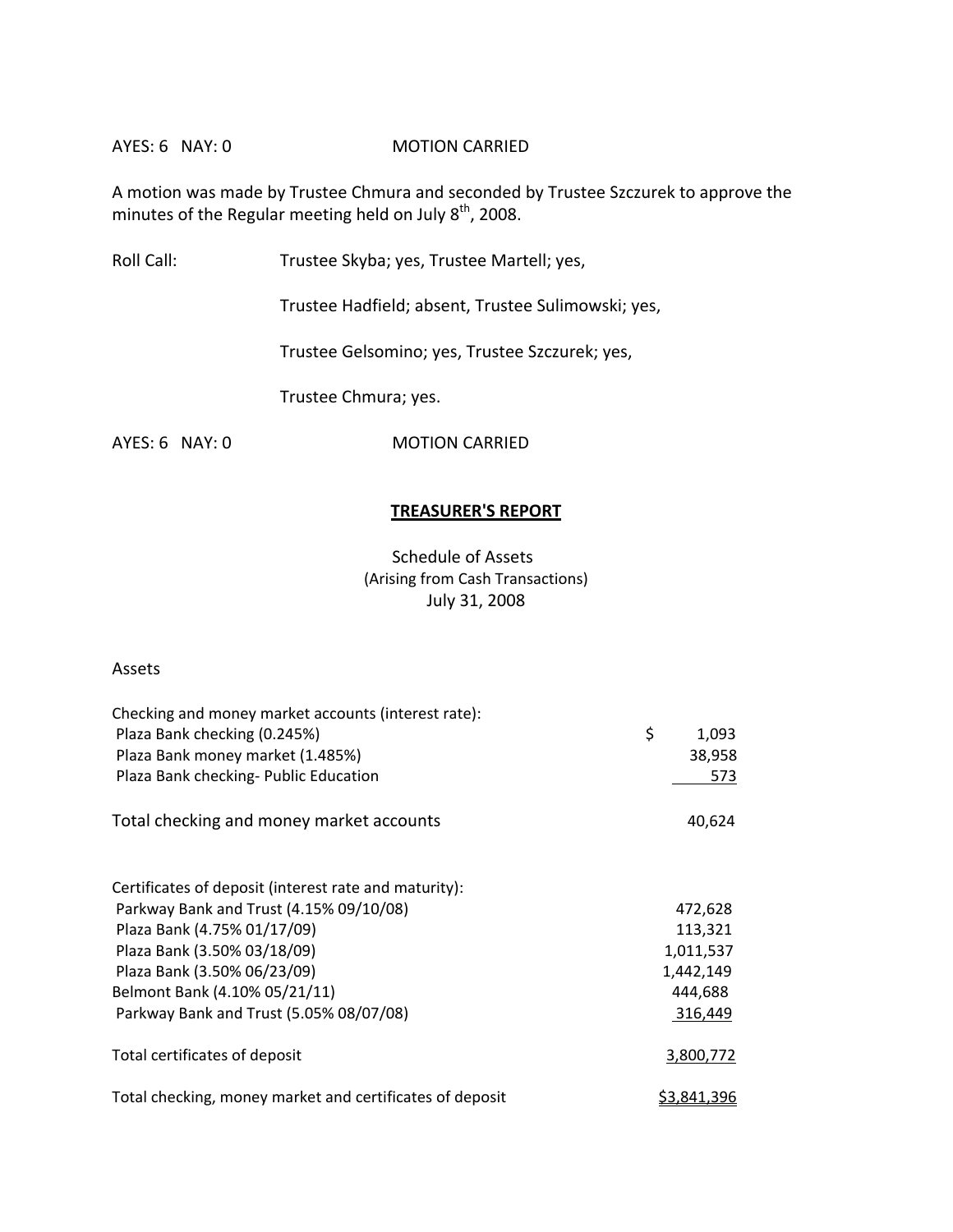Trustee Martell reported on the CD that matured and the reinvestment with Parkway Bank. Discussed the breakable CD's that we will need to use from Plaza Bank.

Motion by Trustee Chmura, seconded by Trustee Skyba to approve the Treasurer's report as presented from the Financial Statement for July 2008**.**

Roll Call: Trustee Skyba; yes, Trustee Martell; yes,

Trustee Hadfield; absent, Trustee Sulimowski; yes,

Trustee Gelsomino; yes, Trustee Szczurek; yes,

Trustee Chmura; yes.

AYES: 6 NAY: 0 **MOTION CARRIED** 

# **Chiefs Report:**

All Trustees received a copy of the alarm report.

All Trustees received a copy of the inspection report along with the list of completed inspections for this month.

Chief requested Commissioner Doug Strempek to attend the Board meeting to provide an update on the Commissioners. Commissioner Strempek reported that progress has been made on the Rules and Regulations. Commissioner Rinaldi and himself are attending classes for Commissioner certification. Election took place at the last meeting and Commissioner Menconi is the Chairman and Commissioner Strempek is the Secretary.

Trustee Sulimowski asked if there has been progress with the promotional points. Chief reported it will be completed soon.

Ambulance computers are on the agenda; Paramedic Kurt Seiler has done a lot of work and research. Discussion. Panasonic Toughbook computers are needed due to being rugged, having the flip-screen, signature capability and the docking stations that we currently have.

Annual Treasurer's statement has been given to everyone. It needs to be published in the paper prior to the end of the  $1^{\text{st}}$  quarter.

Trustee Martell, Trustee Chmura, Chief Stenson and Cyndi met with Paramedic Billing Services regarding the bundle billing vs. itemized billing. PBS will be able to do an interface in the future that will allow them to take the information for billing off the computer from the ambulance report. PBS will start doing Mapquest for our mileage. They contacted the Chief today and stated that they will go down to 6% if we sign a year contract with bundle billing. Discussion. Trustee Chmura stated at this time we are on a month to month basis at 7% and it is up to the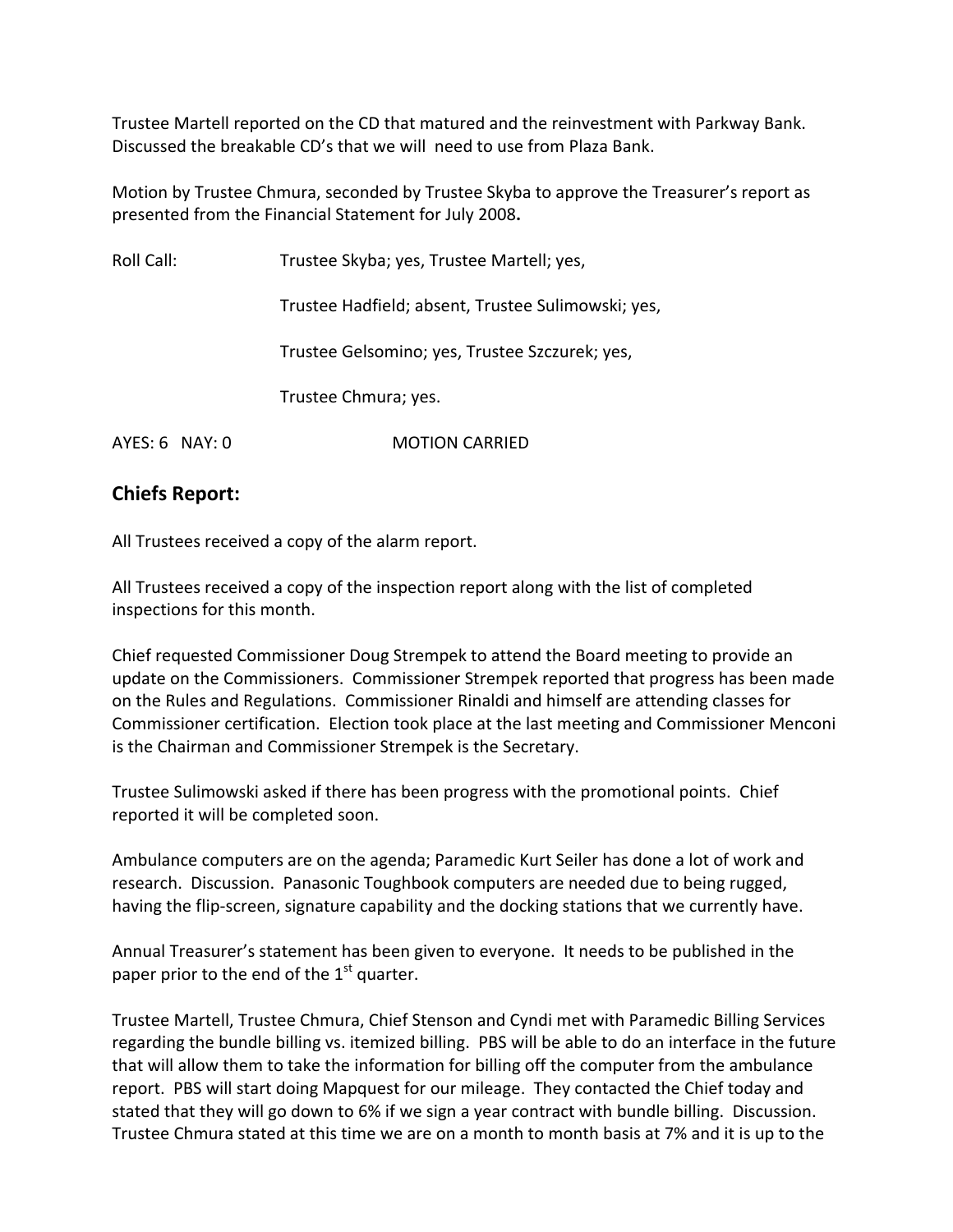Board if we go out for bid. Discussion. Trustee Sulimowski stated that he feels this should go out for bid. This issue will be placed in the Finance Committee.

Early Warning system was set off by the Chief this Monday due to the storm. Norridge is having a meeting tomorrow to discuss any problems. BuCom came out and checked a tower that was reported to have a problem, but was found to be running properly. Discussion.

Squad 114 which is a 1997 Ford is no longer needed. Discussion on putting it up for sale on Craig's list.

Kitchen remodel is going very well.

Trustee Szczurek asked about the water bill, Chief commented that at this time we were told not to pay it. Trustee Sulimowski stated that he talked to Attorney Chester and we are getting closer to a resolution.

Discussion on the group tax objection and the meeting that is coming up.

A motion was made by Trustee Gelsomino and seconded by Trustee Martell to accept the Chiefs report as presented for July 2008.

AYES: 6 NAY: 0 MOTION CARRIED

## **Presidents Report:**

Nothing to report at this time.

## **Committee Reports:**

Finance Committee‐ Chairman Trustee Chmura stated that the Chief covered everything.

Building and Equipment Committee‐ Chairman Trustee Hadfield is not here today.

Technology and PR Media Committee‐ Chairman Trustee Sulimowski stated that the Web site has a nice article about Tom Green. Discussion on the link that will be added for the testing company for the Entry level Firefighter exam.

Policy Committee‐ Chairman Trustee Gelsomino stated that the Vehicle policy is on the agenda for approval.

Pension Fund‐ Trustee Skyba reported on the Pension Board meeting. Trustee Martell reported on the financials. The Pension fund met with 3 investment firms last week. Next step will be to send out the current portfolio. Discussion. Trustee Chmura discussed the past performance of the Pension fund and the annuities.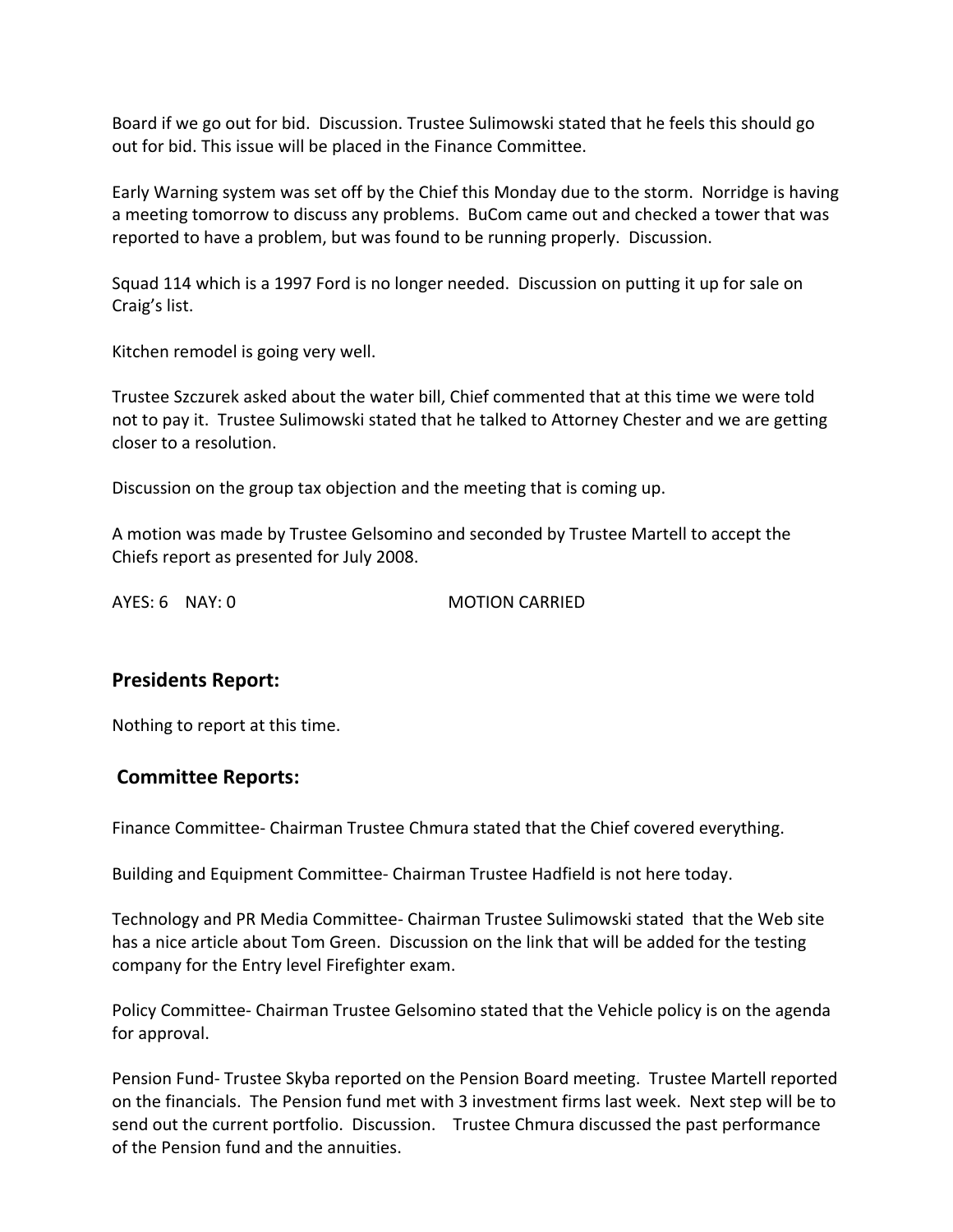5 minute recess was taken

## **Old Business:**

None.

## **New Business**:

Motion by Trustee Martell, seconded by Trustee Chmura to adopt and approve Ordinance #08‐ 2, the Norwood Park Fire Protection District Budget and Appropriation for fiscal year 2008‐ 2009.

Roll Call: Trustee Skyba; yes, Trustee Martell; yes, Trustee Hadfield; absent, Trustee Sulimowski; yes, Trustee Gelsomino; yes, Trustee Szczurek; yes, Trustee Chmura; yes. AYES: 6 NAY: 0 **MOTION CARRIED** 

Motion by Trustee Martell and seconded by Trustee Skyba to purchase 3 Panasonic Toughbook 19 Touchscreen PC Version computers with 4 GB of RAM and 5 year Panasonic Protection Plus insurance from Mooring Tech, Inc. at a cost of \$12,165.00.

Discussion on letter sent to the Norwood Park Township Hall asking for grant money to help pay for the cost of the computers. The Township declined at this time.

Roll Call: Trustee Skyba; yes, Trustee Martell; yes,

Trustee Hadfield; absent, Trustee Sulimowski; yes,

Trustee Gelsomino; yes, Trustee Szczurek; yes,

Trustee Chmura; yes.

AYES: 6 NAY: 0 **MOTION CARRIED**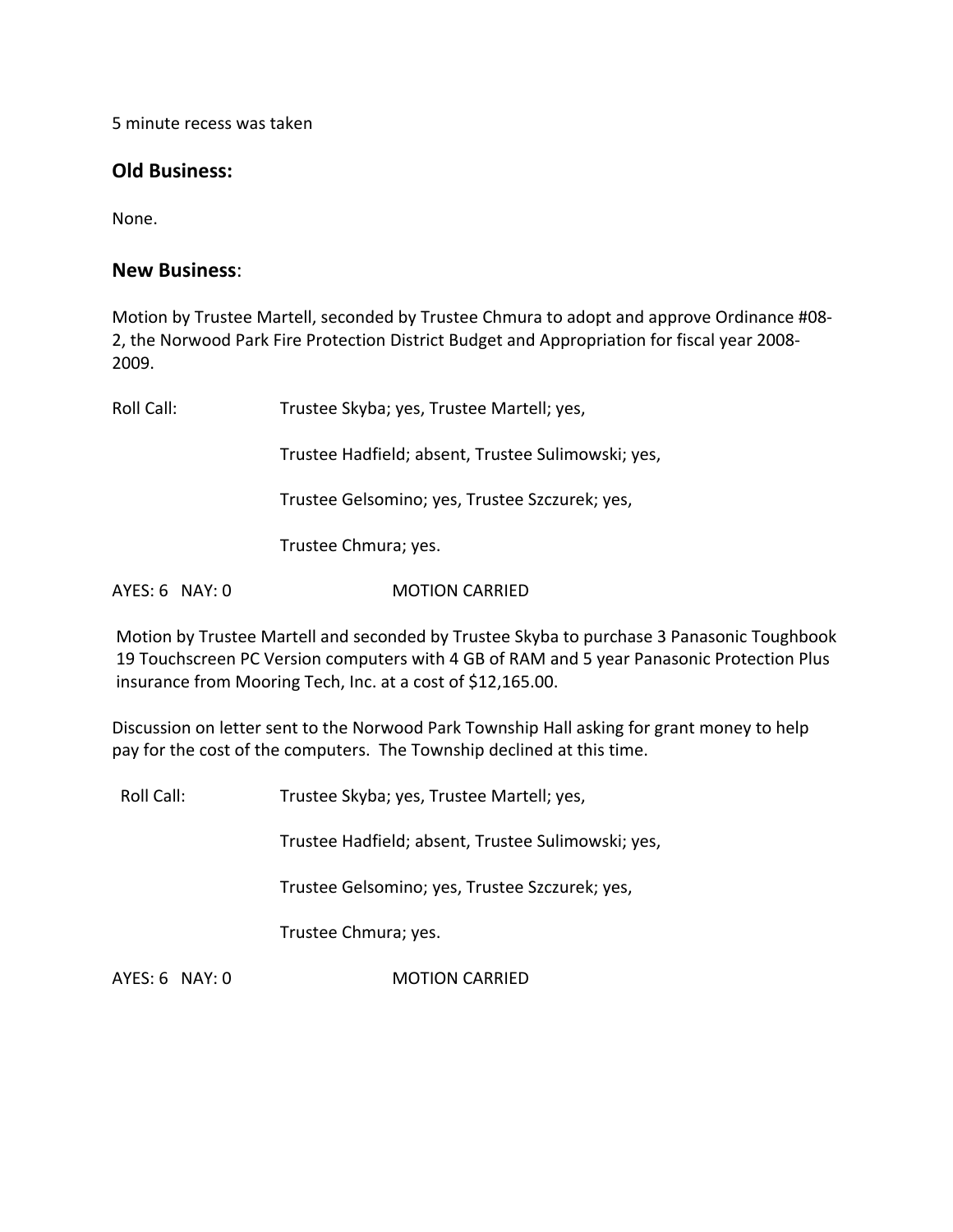Motion by Trustee Gelsomino and seconded by Trustee Szczurek to approve the Norwood Park Fire Protection District Use of Staff Vehicle policy effective August 12, 2008.

Trustee Skyba asked where this policy came from. Trustee Gelsomino stated it was from different policies that were received from different Fire Departments.

Roll Call: Trustee Skyba; yes, Trustee Martell; yes,

Trustee Hadfield; absent, Trustee Sulimowski; yes,

Trustee Gelsomino; yes, Trustee Szczurek; yes,

Trustee Chmura; yes.

AYES: 6 NAY: 0 **MOTION CARRIED** 

Motion by Trustee Martell and seconded by Trustee Skyba to approve the 3 year Engagement letter with internal Accountant Paul Smit and Associates for services to the Norwood Park Fire Protection District and the Norwood Park Firemen's Pension Fund for fiscal years ending June 30, 2009 thru June 30, 2011.

| Roll Call: | Trustee Skyba; yes, Trustee Martell; yes, |
|------------|-------------------------------------------|
|            |                                           |

Trustee Hadfield; absent, Trustee Sulimowski; yes,

Trustee Gelsomino; yes, Trustee Szczurek; yes,

Trustee Chmura; yes.

AYES: 6 NAY: 0 MOTION CARRIED

Motion by Trustee Gelsomino and seconded by Trustee Martell to approve the payout of sick time buyback to Charles Stec‐ 200 hours \$5,282.00.

Roll Call: Trustee Skyba; yes, Trustee Martell; yes,

Trustee Hadfield; absent, Trustee Sulimowski; yes,

Trustee Gelsomino; yes, Trustee Szczurek; yes,

Trustee Chmura; yes.

AYES: 6 NAY: 0 **MOTION CARRIED**